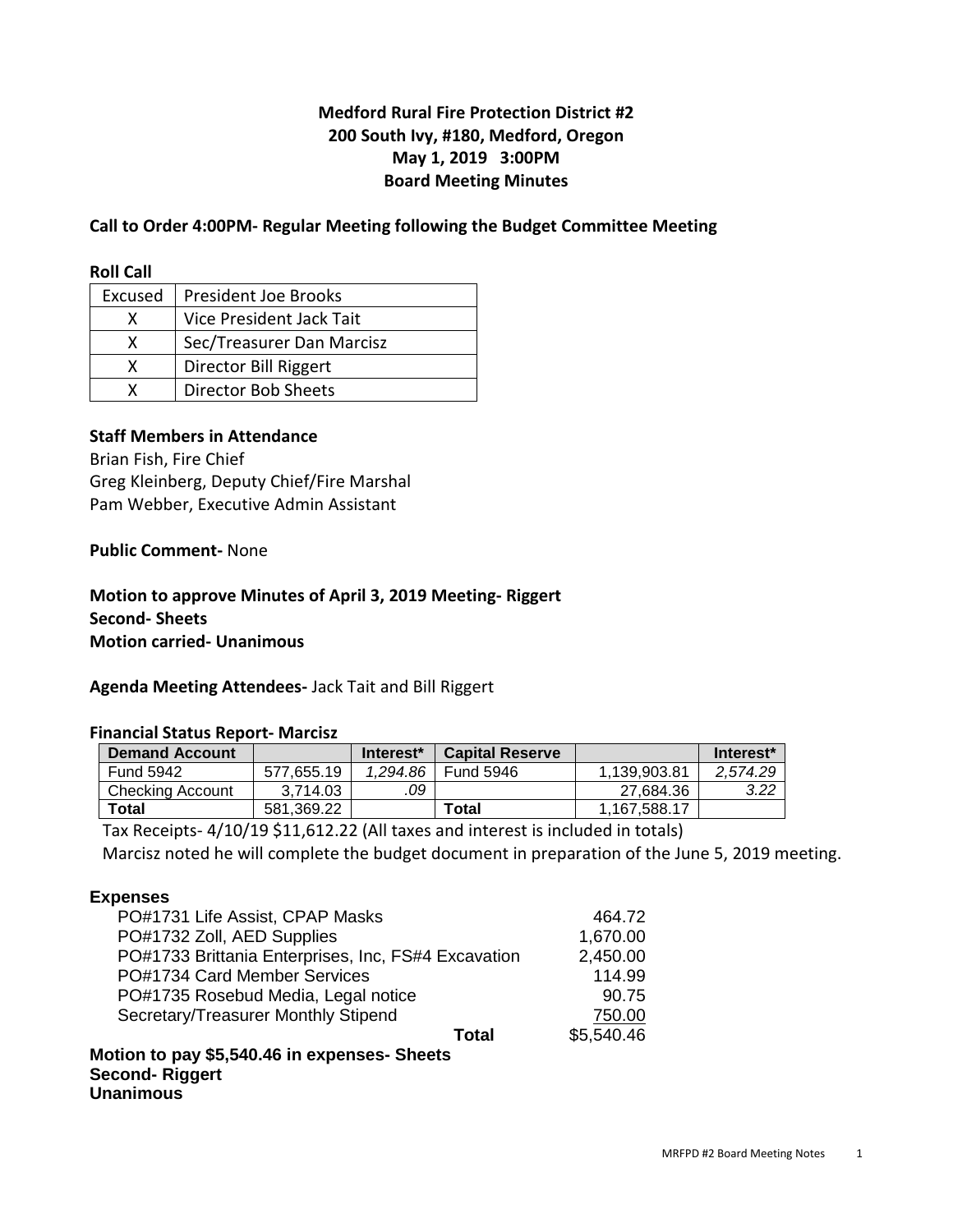### **Correspondence**

• Letter from Urban Renewal- Regarding the renewal of property in the south end of the MRFPD2 district for 10 additional years.

### **New Business- None**

Item not on the agenda- Sheets It was suggested that the board move the July meeting since it falls so close to the July  $4<sup>th</sup>$  holiday.

#### **Motion to reschedule the July Board Meeting to July 10, 2019, 3:00PM- Marcisz Second- Sheets Motion carried- Unanimous**

#### **Old Business**

Policy Manual- Marcisz

Marcisz presented Ordinance #1 Prohibiting employees of the City of Medford or its volunteers and employees of the District from serving as a District Director.

Marsicz noted that he presented the Ordinance to the SDAO attorney, Spencer Rockwell. Rockwell reviewed the policy and did not offer an opinion. The ordinance will be presented at a second reading at the June meeting. Marcisz suggested that we present the Ordinance to District's local attorney.

### **Staff Report**

Activity Reports were sent via email to the Board members.

### **Operations Chief Recruitment- Fish**

Chief reported on the Operations Chief recruitment process. He has conducted telephone interviews and invited 6 candidates to attend an assessment center on May 29, 2019.

If we are unable to locate a candidate, Chief will research other options, such as contracting for recruiting company.

#### **Fire Training Building- Chief**

Rick Isner (City Facilities Lead) is ready to begin the construction. The contractor, Brodie Berriochoa informed the City that he anticipates he will arrive about May  $15<sup>th</sup>$  to begin the process.

#### **City Budget Process- Fish**

Chief reported that he presented the MFR budget on April 29<sup>th</sup>. The presentation went well and the Fire Department budget was tentatively approved by the budget committee. The meeting to adopt will take place June 6th, 2019.

Union President Bryan Baumgartner gave public comment on the Union's opinion and call for additional Firefighters. This spurred Budget Committee discussion that resulted in a request for further information and a Budget Issue document that will allow for more discussion. Once the information is presented the budget committee will discuss the options to fund the Budget Issue. Chief noted if Firefighters were added, they would be utilized to initiate a sixth engine company. There will be more to report at the June meeting.